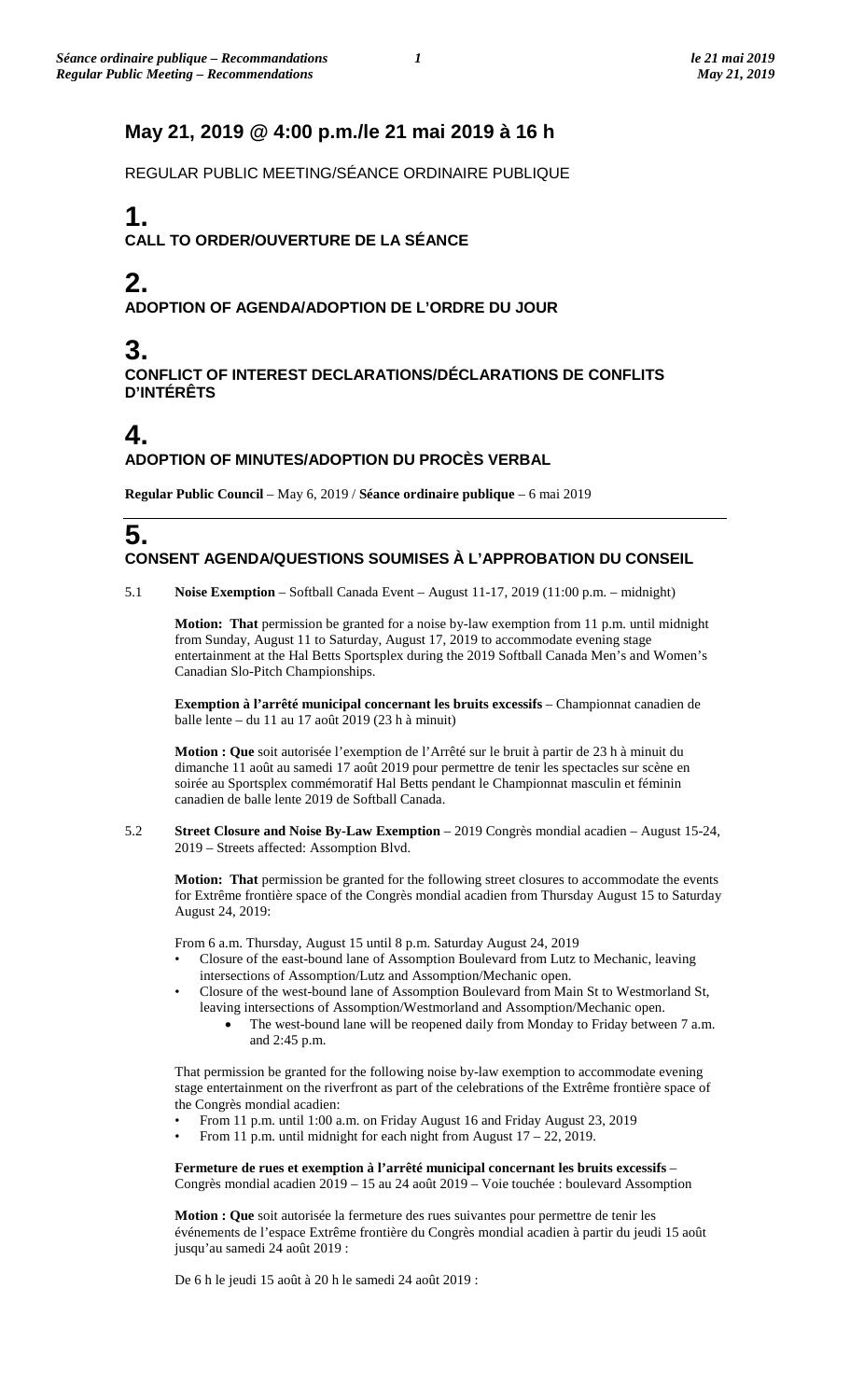- Fermeture de la voie en direction est du boulevard Assomption à partir de la rue Lutz jusqu'à la rue Mechanic, en laissant ouvertes l'intersection du boulevard Assomption et de la rue Lutz et l'intersection du boulevard Assomption et de la rue Mechanic.
- Fermeture de la voie en direction ouest du boulevard Assomption à partir de la rue Main jusqu'à la rue Westmorland, en laissant ouvertes l'intersection du boulevard Assomption et de la rue Westmorland et l'intersection du boulevard Assomption et de la rue Mechanic.
	- La voie en direction ouest sera rouverte chaque jour du lundi au vendredi entre 7 h et 14 h 45.

Que soit autorisée l'exemption de l'Arrêté sur le bruit pour permettre de tenir les spectacles sur scène en soirée dans le parc Riverain dans le cadre des festivités de l'espace Extrême frontière du Congrès mondial acadien :

- de 23 h à 1 h le vendredi 16 août et le vendredi 23 août 2019;
- de 23 h à minuit tous les soirs du 17 au 22 août 2019.
- 5.3 **Street Closures and Noise By-Law Exemption** 2019 Mosaïq Multicultural Festival July 19- 20, 2019 – Street affected: Downing Street

**Motion: That** permission be granted for the following street closure to accommodate a parade for the Mosaïq Multicultural Festival on Saturday July 20, 2019:

From 11:30 a.m. until 1 p.m. on Saturday July 20, 2019:

• Full Closure of Downing Street from Main Street to Assomption Boulevard.

That permission be granted for a noise by-law exemption from 11 p.m. until midnight on Friday July 19, and Saturday July 20, 2019 to accommodate evening stage entertainment on the riverfront.

**Fermeture de rue et exemption à l'arrêté municipal concernant les bruits excessifs** – Festival multiculturel Mosaïq – 19 et 20 juillet 2019 – voie touchée : rue Downing

**Motion : Que** soit autorisée la fermeture des rues suivantes pour permettre de tenir le défilé du Festival multiculturel Mosaïq le samedi 20 juillet 2019 :

De 11 h 30 à 13 h le samedi 20 juillet 2019 :

• Fermeture complète de la rue Downing.

Que soit autorisée l'exemption de l'Arrêté sur le bruit de 23 h à minuit le vendredi 19 juillet et le samedi 20 juillet 2019 pour permettre de tenir les spectacles sur scène en soirée dans le parc Riverain.

5.4 **Easement** – 680 St. George Street

**Motion: That** the City of Moncton enter into an Easement Agreement with the owner of land at 680 St. George Boulevard for the purposes of accommodating a storm sewer outfall, and that the Mayor and City Clerk be authorized to sign and affix the corporate seal of the City of Moncton to any document necessary to complete the transaction.

**Servitude** – 680, rue St. George

**Motion : Que** la Ville de Moncton conclue une entente de servitude avec le propriétaire du terrain du 680, boulevard St. George afin de permettre d'aménager un exutoire d'égout pluvial et que la mairesse et la greffière municipale soient autorisées à signer tous les documents nécessaires pour exécuter la transaction et à y apposer le sceau de la Ville de Moncton.

5.5 YMCA Agreement – Purchase and Sale

**Motion: That** the City of Moncton enter into an Agreement of Purchase and Sale and an Option with the Greater Moncton YMCA Inc. for the transfer of City property on Twin Oaks Drive, identified by PID 70569454, and that the Mayor and City Clerk be authorized to sign and affix the corporate seal of the City of Moncton to any documentation necessary to complete the transaction.

Entente avec le YMCA – Achat et vente

**Motion : Que** la Ville de Moncton conclue une convention d'achat-vente et une convention d'option avec le Greater Moncton Y.M.C.A. Inc. pour la cession de la propriété municipale de la promenade Twin Oaks correspondant au NID 70569454 et que la mairesse et la greffière municipale soient autorisées à signer tous les documents nécessaires pour exécuter la transaction et à y apposer le sceau de la Ville de Moncton.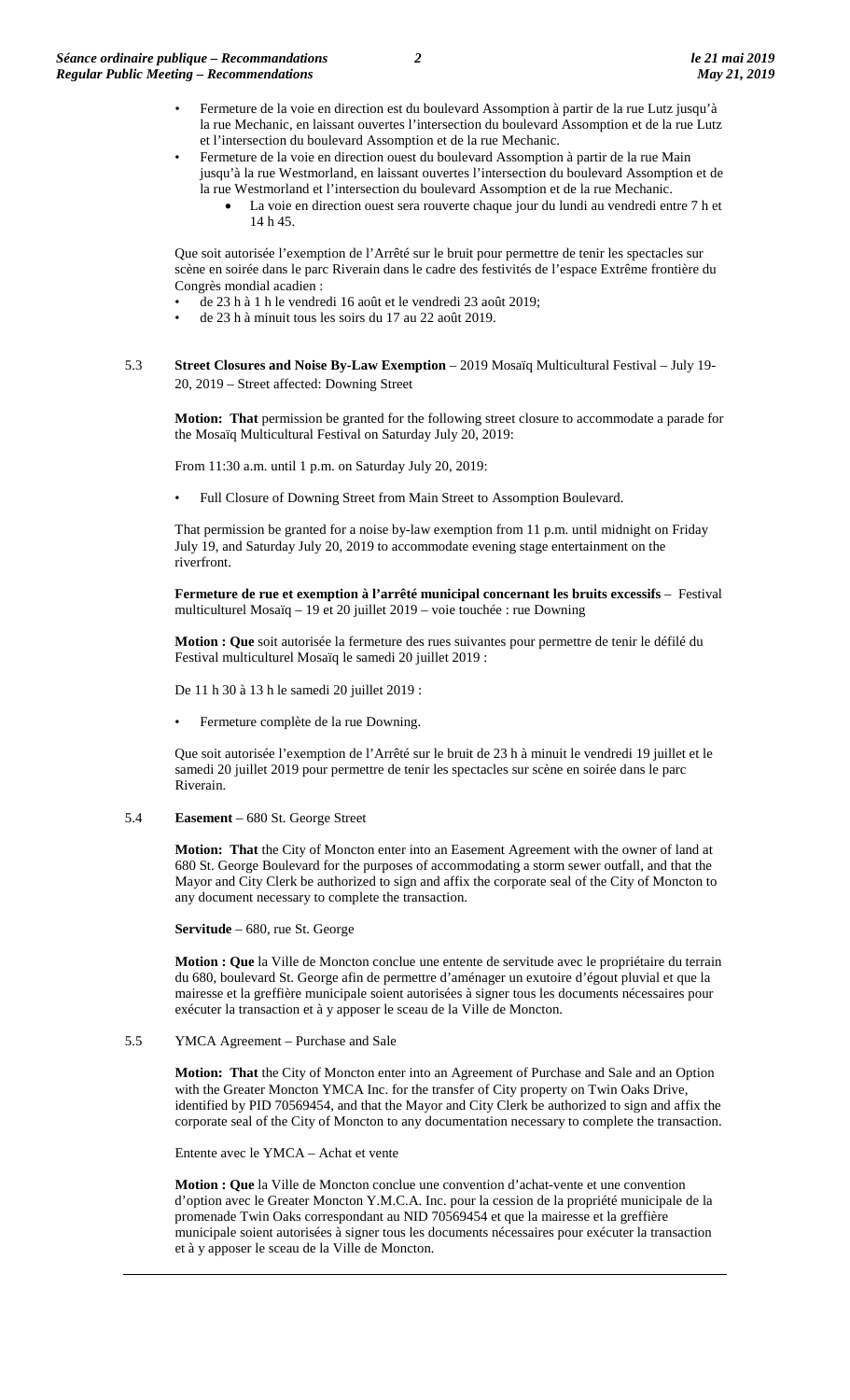# **6.**

### **PUBLIC AND ADMINISTRATION PRESENTATIONS/ EXPOSÉS DU PUBLIC ET DE L'ADMINISTRATIONS**

### **6.1 PUBLIC PRESENTATIONS/ EXPOSÉS DU PUBLIC – 5 minutes**

6.1.1 **Presentation** – Sistema – Ken MacLeod, President/CEO & Kim Shields, Trombone Teaching Artist

**Présentation** – Sistema – Ken MacLeod, président et directeur général et Kim Shields, artiste enseignante de trombone

#### **Other Presentation/Autres présentations – 2 minutes**

6.1.2 **Presentation** – Wynwood Basin – Jenny Beers & Susan Lerette, Citizens

**Présentation** – Bassin de retention Wynwood – Jenny Beers et Susan Lerette, citoyennes

#### **6.2 ADMINISTRATION PRESENTATIONS/EXPOSÉS DE L'ADMINISTRATION – 10 minutes**

6.2.1 **Presentation** – Codiac RCMP Update – Superintendant T. Critchlow, RCMP & Charles Savoie, Director, Strategic Planning and Policing Support Services

**Présentation** – Mise à jour – GRC Codiac – Tom Critchlow, superintendant de la GRC et Charles Savoie, directeur, planification stratégique et soutien aux services de police

6.2.2 **Presentation** – Dialogue NB Communities Committee – Susy Compos, Moncton's Dialogue Community Leader

**Présentation** – Comité des collectivités de Dialogue NB – Susy Compos, leader dialogue représentant la Ville de Moncton

6.2.3 **Presentation** – 2019 National Public Works Week Poster

**Présentation** – Semaine nationale des travaux publics 2019

## **7. PLANNING MATTERS/ QUESTIONS D'URBANISME**

7.1 **Public Hearing** – 20 Record Street – Postponed (May 06, 2019) – Objections Received

**Motion: That** Moncton City Council proceed with the Zoning By-law amendment being By-law Z-213.66 and if approved, should be subject to a conditional zoning agreement, including but not limited to the following conditions:

- 1) That notwithstanding the Zoning By-law's Table 16.1 Downtown Zones Use Table, a non-building associated surface parking lot will be permitted as a main use of land at 20 Record Street subject to a maximum timeline of 5 years ending on June 30, 2024 with potential for a limited renewal period at Council discretion under the following conditions:
- a) Slate has moved forward with new building plans and / or public / private parking garage on its land holdings adjacent to its Blue Cross Building as part of an expansion of its Blue Cross Campus, and / or at their 20 Record Street property by June 30, 2022;
- 2) At the end of 2 years (June 30, 2021), Slate has begun working in partnership with City of Moncton and its tenants on alternative parking and transportation solutions that reduce commuter parking demands in the downtown through, but not limited to, active transportation, employee transit programs, ridesharing / carpooling, destination park and ride shuttle / and or other enhanced transit options.
- 3) That by June 30, 2022 if conditions 1(a) or (2) above have not been met, the City of Moncton reserves the right to rescind the subject by-law amendment approval to provide parking as a main use at 20 Record Street. If this occurs the City shall provide written notice to Slate that the subject use is no longer approved and the use of the subject lot for parking is to halt within 6 months of the date of the written notice;
- 4) That the recommendations of the Trip Generation and Queuing Traffic Impact Report on the parking lot be implemented;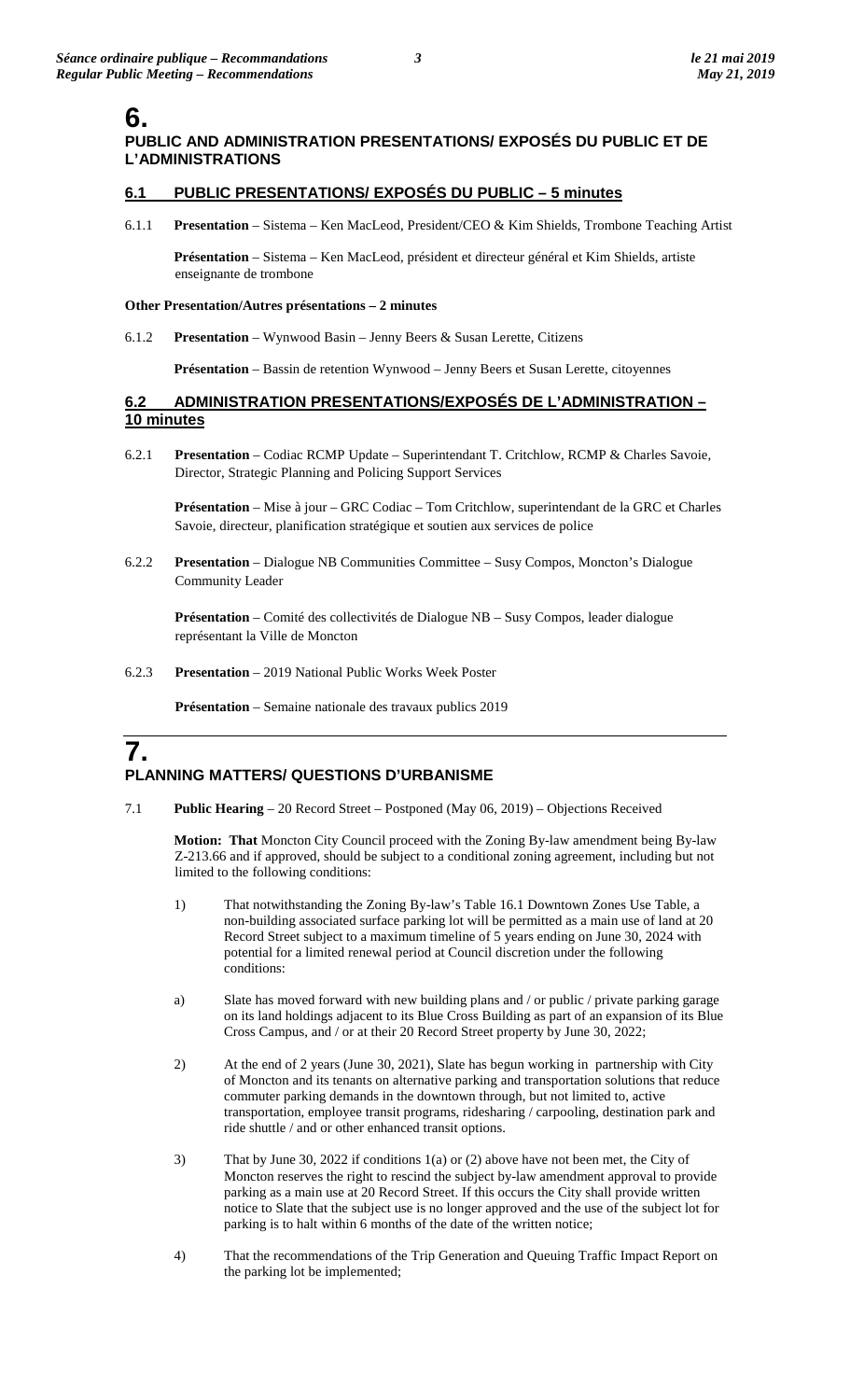- 5) That the parking lot and landscaping be completed by September 30, 2019;
- 6) That the parking lot at 20 Record Street be made available as Public Parking during evenings and weekends as either paid or un-paid parking at the owner's discretion; and
- 7) That the development be carried out in substantial conformance with the plans and drawings submitted as Schedule B.

In addition to the above recommendations, the PAC strongly recommends that the downtown parking plan be implemented into Council's Strategic Plan.

It is also important to note as part of enacting a by-law that section  $110(2)(b)$  of the Community Planning Act indicates that if the by-law fails to give effect to the views of the planning advisory committee, a majority of the members of council is required to vote in favour of making the bylaw. This would also apply to any changes to the recommended conditions.

**Audience publique** – 20, rue Record – Remis (le 6 mai 2019) – Objections reçues

**Motion : Que** le Conseil municipal de Moncton procède à la modification de l'Arrêté de zonage, soit l'Arrêté Z-213.66, et que si cet arrêté est approuvé, il soit soumis à une entente de zonage conditionnelle, qui comprendra les conditions suivantes, sans toutefois s'y limiter :

- 1) Que malgré le tableau 16.1 (Usages zones du centre-ville) de l'Arrêté de zonage, un parc de stationnement de surface distinct d'un bâtiment soit autorisé comme usage principal du terrain au 20, rue Record, sous réserve d'un délai maximum de cinq ans se terminant le 30 juin 2024 et reconductible à la discrétion du Conseil pour une durée limitée selon les conditions suivantes :
- a) Slate a lancé de nouveaux plans immobiliers ou la construction d'un nouveau garage de stationnement public ou privé sur ses terrains jouxtant l'édifice de la Croix Bleue dans le cadre de l'agrandissement du campus de la Croix Bleue ou sur sa propriété du 20, rue Record d'ici le 30 juin 2022;
- 2) Au terme d'un délai de deux ans (le 30 juin 2021), Slate a commencé à travailler en partenariat avec la Ville de Moncton et avec ses locataires à différentes solutions de stationnement et de transport pour réduire les besoins en stationnement des navetteurs au centre-ville, y compris, sans toutefois s'y limiter, le transport actif, les programmes de transport en commun pour les employés, le conavettage-covoiturage et les options relatives aux parcs incitatifs et aux transports en commun;
- 3) Que si les conditions 1a) ou 2) ci-dessus n'ont pas été respectées au plus tard le 30 juin 2022, la Ville de Moncton se réserve le droit de résilier l'approbation des modifications à apporter à l'arrêté visant à autoriser un parc de stationnement comme usage principal au 20, rue Record. Le cas échéant, la Ville devra adresser par écrit un avis à Slate pour lui faire savoir que l'usage visé n'est plus approuvé et que Slate doit cesser d'utiliser le terrain en question comme stationnement dans les six mois suivant la date de l'avis;
- 4) Que les recommandations du rapport des répercussions sur la circulation et les files d'attente et sur la circulation automobile dans le terrain de stationnement soient mises en œuvre;
- 5) Que le terrain de stationnement et le paysagement soient terminés au plus tard le 30 septembre 2019;
- 6) Que le terrain de stationnement du 20, rue Record soit mis à la disposition du public les soirs et les fins de semaine, gratuitement ou non, à la discrétion du propriétaire;
- 7) Que les travaux d'aménagement soient réalisés en respectant essentiellement les plans et les dessins déposés et reproduits dans l'annexe B.

Outre les modifications ci-dessus, le Comité consultatif d'urbanisme recommande fortement que le Plan de stationnement du centre-ville soit mis en œuvre dans le cadre du Plan stratégique du Conseil.

Il est également essentiel de noter que dans le cadre de l'adoption des arrêtés municipaux, l'article 110(2)(b) de la *Loi sur l'urbanisme* indique que si l'arrêté ne donne pas effet aux avis du Comité consultatif d'urbanisme, la majorité des membres du Conseil doivent voter en faveur de l'adoption de l'arrêté. Cet article s'appliquerait également à toutes les modifications apportées aux conditions recommandées.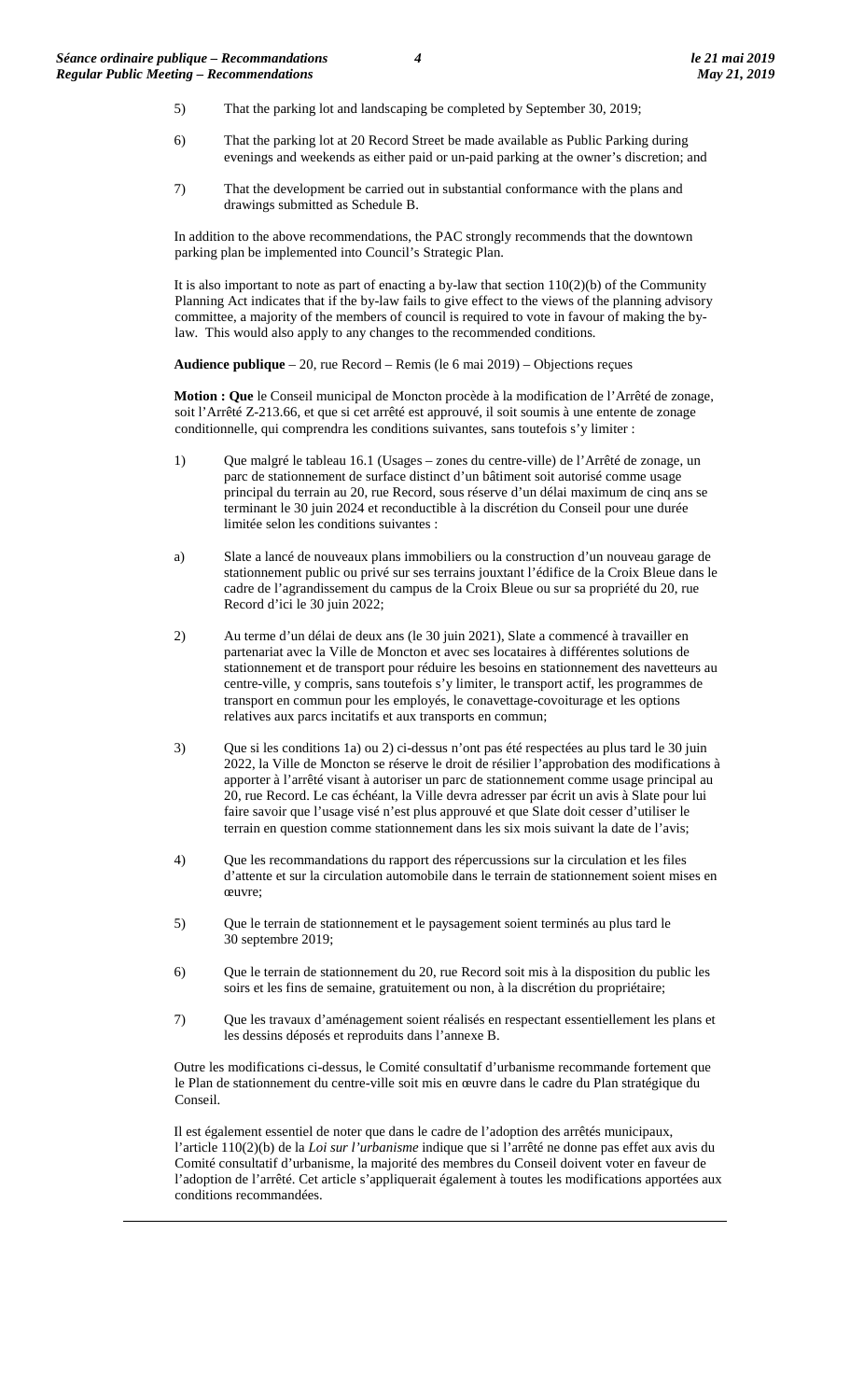### **8. STATEMENTS BY MEMBERS OF COUNCIL/ EXPOSÉS DES MEMBRES DU CONSEIL**

Charles Léger Brian Hicks Bryan Butler Susan Edgett Paul Pellerin

Pierre Boudreau Greg Turner Shawn Crossman Paulette Thériault Blair Lawrence Dawn Arnold

# **9.**

**REPORTS AND RECOMMENDATIONS FROM COMMITTEES AND PRIVATE MEETINGS/ RAPPORTS ET RECOMMANDATIONS DES COMITÉS ET RÉUNIONS À HUIS CLOS**

9.1 **Recommendation(s)** – Private Session – May 13, 2019

**Motion : That** Moncton City Council approve the amendment to the Lease Agreement with the Centennial Outdoor Centre to reflect the funding arrangements for the financing of the new climbing wall structure, and that the Mayor and City Clerk be authorized to sign all necessary documents and affix the Corporate Seal thereto.

**Recommandation(s)** – Séance à huis-clos – le 13 mai 2019

**Motion : Que** le Conseil municipal de Moncton approuve la modification du contrat de location passé avec le Centre de plein air du Centenaire pour tenir compte des conventions de financement de la nouvelle structure du mur d'escalade et que la mairesse et la greffière municipale soient autorisées à signer tous les documents nécessaires et à y apposer le sceau de la Ville.

## **10. REPORTS FROM ADMINISTRATION/ RAPPORTS DE L'ADMINISTRATION**

10.1 **Request for Proposal RFP19-003** – Professional Engineering Services – Water Transmission Line Leak Detection and Condition Assessment

#### **Motion:**

- 1. That Request for Proposal #RFP19-003 Professional Engineering Services Water Transmission Line Leak Detection and Condition Assessment be awarded to the Proponent having received the highest score, being Pure Technologies Ltd. for the total proposed price of \$1,253,155.00, including H.S.T. @ 15%.
- 2. It is anticipated that an additional \$50,000 in project-related 3rd party engineering services will be required in order for the City to assist the successful Proponent in completing the project; therefore, Engineering is requesting that the Project Budget be set at \$1,200,000.
- 3. It is also recommended that a Professional Engineering Services agreement be drafted, and the Mayor and City Clerk be authorized to sign said agreement and affix the Corporate Seal of the City of Moncton thereto.

**Demande de propositions RFP19-003** – Services professionnels d'ingénierie – Détection des fuites et évaluation de l'état des canalisations de transmission de l'eau

#### **Motion :**

- 1. Que le contrat de la Demande de propositions RFP19-003 (Services professionnels d'ingénierie – Détection des fuites et évaluation de l'état des canalisations de transmission de l'eau) soit attribué au proposant le mieux coté, soit Pure Technologies Ltd., pour le prix total proposé de 1 253 155,00 \$, dont la TVH de 15 %.
- 2. Il est prévu qu'il faudra engager un supplément de 50 000 \$ dans les services d'ingénierie de tiers relativement à ce projet pour permettre à la Ville d'aider le proposant retenu à mener le projet à bien; par conséquent, l'Ingénierie demande que le budget du projet soit établi à 1 200 000 \$.
- 3. Il est également recommandé de rédiger le texte de la convention des services professionnels d'ingénierie et que la mairesse et la greffière municipale soient autorisées à signer ladite convention et à y apposer le sceau de la Ville de Moncton.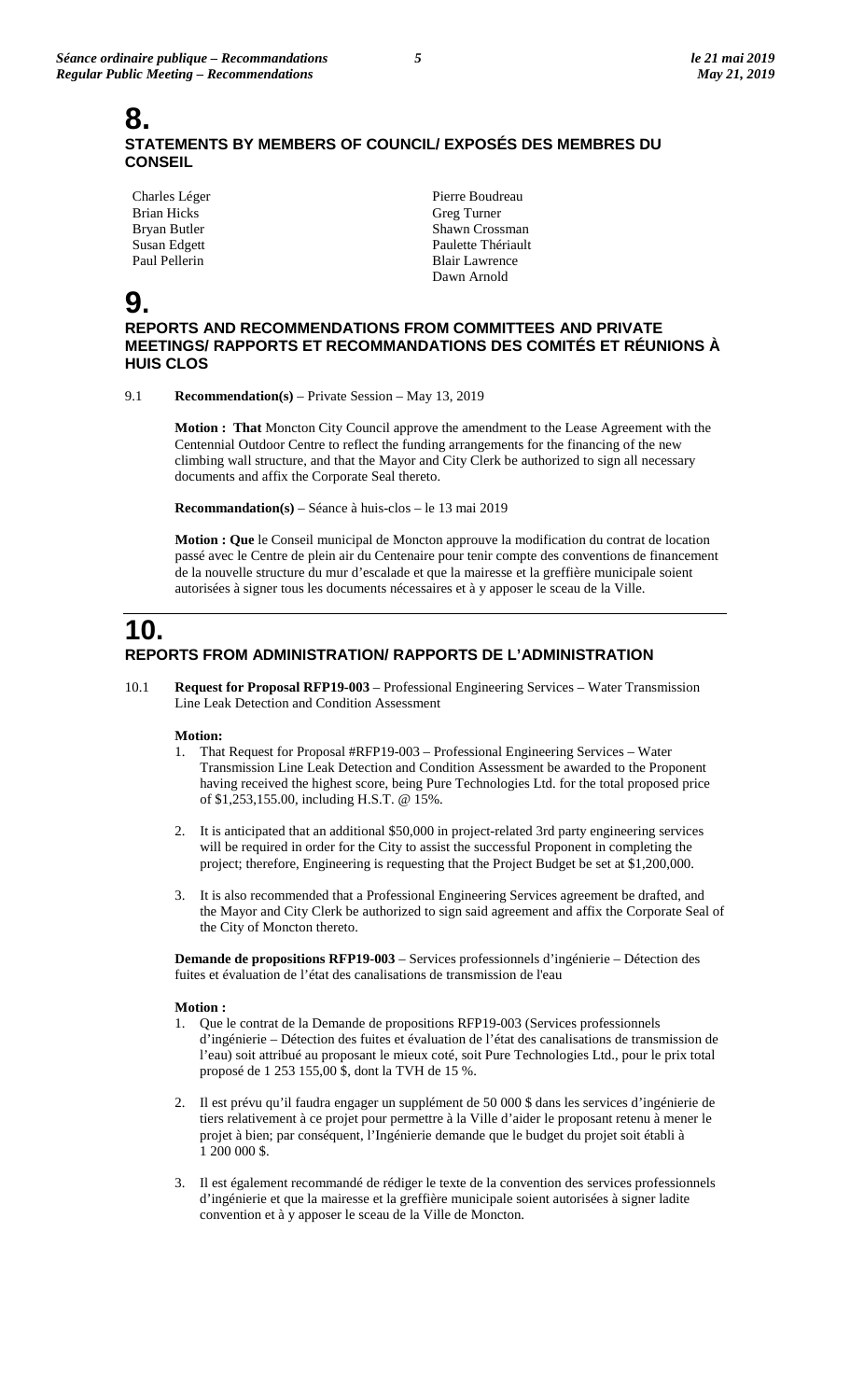#### 10.2 **Request for Proposal RFP19-042 – Agency of Record** – Tourism Strategic Planning and Consulting Services

**Motion: That** Request for Proposal #RFP19-042 to establish an Agency of Record for Tourism Strategic Planning and Consulting Services be awarded to the highest-scoring Proponent, being Revolve Branding Inc., for a Total Estimated Contract Value of \$150,000 to \$160,000 per year, in accordance with the Hourly Labour Rate Schedule and Service Fees outlined in Revolve Branding's cost proposal.

**Demande de propositions RFP19-042 – Agence attitrée -** Services de planification stratégique et de consultation en tourisme

**Motion : Que** le contrat de la Demande de propositions RFP19-042, pour l'établissement d'une agence attitrée de services de planification stratégique et de consultation en tourisme, soit attribué au proposant le mieux coté, soit Revolve Branding Inc., pour une valeur totale estimée à une somme comprise entre 150 000 \$ et 160 000 \$ par an, conformément au barème des tarifs horaires de main-d'œuvre et aux honoraires de services décrits dans la proposition financière de Revolve Branding.

#### 10.3 **Quotation QP19-034** – Pool Maintenance and Cleaning Services

**Motion: That** Quotation #QP19-034 for the provision of Pool Maintenance and Cleaning Services for the East End Pool, Centennial Beach Pool, and the Centennial Splash Park, be awarded to the lowest Bidder meeting the Terms and Conditions, and Specifications, being Waterworks Pools and Spas, for a twelve (12) month period, in the amount of \$126,396.50, including H.S.T. @ 15%, with an option to extend the agreement for up to four (4) additional twelve (12) month periods, if it is in the City's best interest to do.

**Proposition de prix QP19-034** – Services d'entretien et de nettoyage de piscine

**Motion : Que** le contrat de la Proposition de prix QP19-034, pour les services d'entretien et de nettoyage de la piscine du quartier est, de la piscine de la Plage du Centenaire et du parc de jeux d'eau du Centenaire, soit attribué au soumissionnaire le moins-disant qui respecte l'ensemble des clauses et des conditions et le cahier des charges, soit Waterworks Pools & Spas, pour une durée de douze (12) mois et pour la somme de 126 396,50 \$, dont la TVH de 15 %; le contrat est assorti d'une option permettant de le proroger pour une durée d'au plus quatre (4) périodes supplémentaires de douze (12) mois chacune, si cette prorogation répond aux intérêts supérieurs de la Ville.

#### 10.4 **Federal Gas Tax Fund 2018 Top Up Funding Allocation –** Update to Council

**Motion: That** the document entitled City of Moncton Amended Five-Year Capital Investment Plan for the Gas Tax Fund (GTF) Administrative Agreement 2019-2023 be adopted by Moncton City Council.

**Fonds complémentaire de la taxe fédérale sur l'essence 2018 –** Mise à jour au Conseil

**Motion : Que** le document intitulé « Plan quinquennal des dépenses en immobilisations de la Ville de Moncton » pour l'Entente administrative du Fonds de la taxe sur l'essence (FTE) 2019-2023 soit adopté par le Conseil municipal de Moncton.

# **11.**

#### **READING OF BY-LAWS/ LECTURE D'ARRÊTÉS MUNICIPAUX**

11.1 **A By-Law** in Amendment of the City of Moncton Zoning By-Law, being By-Law Z-213.66 – Record Street – *Second and Third Readings (subject to approval of item 7.1)*

**Arrêté** portant modification de l'arrêté de zonage de la Ville de Moncton, soit l'arrêté Z-213.66 – rue Record – *Deuxième et troisième lectures (sous réserve de l'approbation du point 7.1)*

11.2 **A By-Law** Relating to Land Lease Communities in the City of Moncton, Being By-Law Z-919 – *Second and Third Readings*

**Arrêté** concernant les zones résidentielles à baux fonciers dans la Ville de Moncton, soit l'arrêté Z-919 – *Deuxième et troisième lectures*

## **12. NOTICES MOTIONS AND RESOLUTIONS/ AVIS DE MOTIONS ET RÉSOLUTIONS**

12.1 Election of Deputy Mayor

Élection d'un maire adjoint ou d'une mairesse adjointe